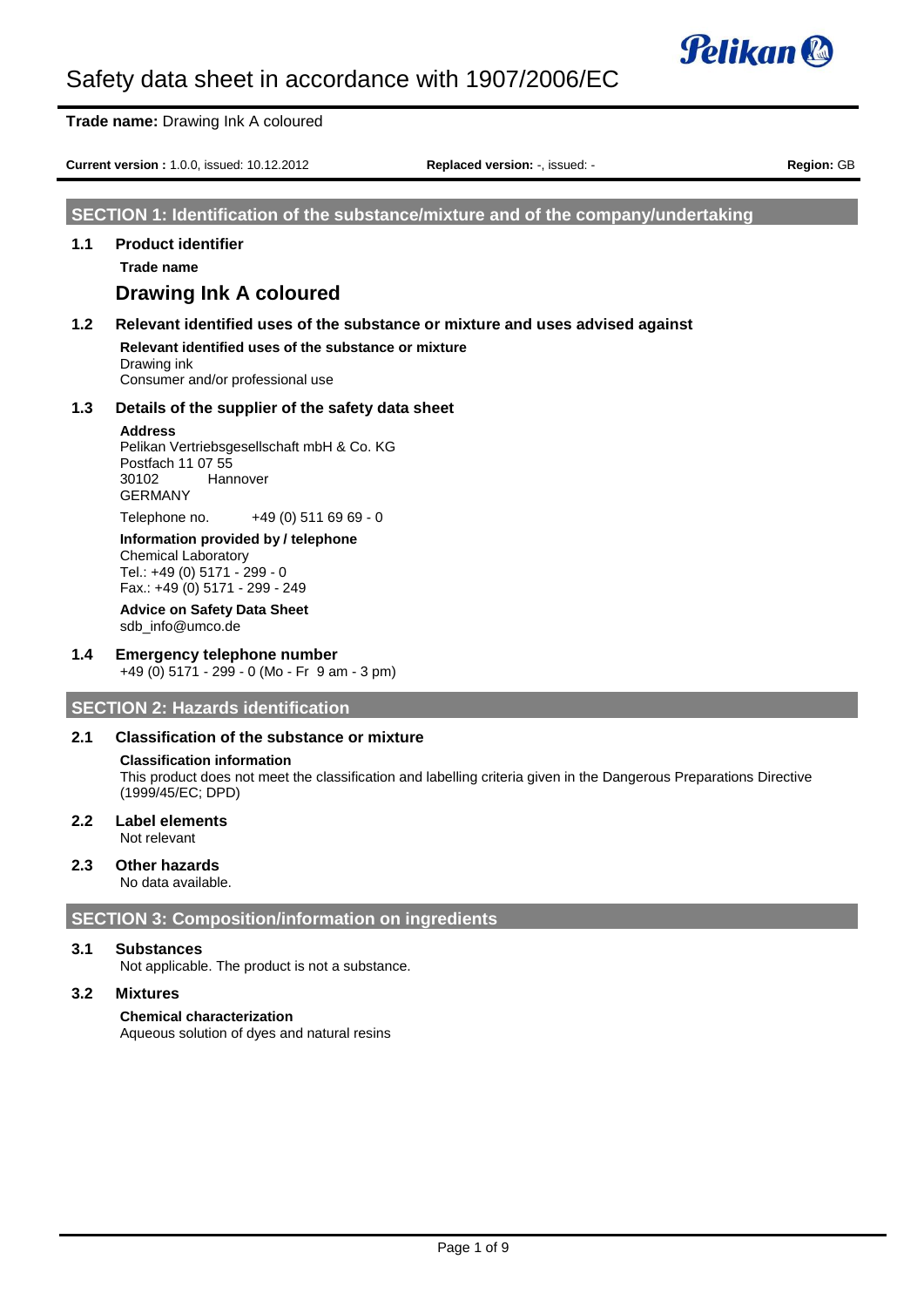

#### **Trade name:** Drawing Ink A coloured

**Current version :** 1.0.0, issued: 10.12.2012 **Replaced version:** -, issued: - **Region:** GB

**Hazardous ingredients**

| <b>No</b> | <b>Substance name</b>                                                                                   |                                  | <b>Additional information</b> |           |  |  |  |  |
|-----------|---------------------------------------------------------------------------------------------------------|----------------------------------|-------------------------------|-----------|--|--|--|--|
|           | CAS/EC/Index/                                                                                           | <b>Classification 67/548/EEC</b> | <b>Concentration</b>          | $%$ -b.w. |  |  |  |  |
|           | <b>REACH no</b>                                                                                         |                                  |                               |           |  |  |  |  |
|           | ammonia                                                                                                 |                                  |                               |           |  |  |  |  |
|           | 1336-21-6                                                                                               | C; R34                           | 0.50<br>≺                     | $%$ -b.w. |  |  |  |  |
|           | 215-647-6                                                                                               | N: R50                           |                               |           |  |  |  |  |
|           | 007-001-01-2                                                                                            |                                  |                               |           |  |  |  |  |
|           |                                                                                                         |                                  |                               |           |  |  |  |  |
| 2         | phenol                                                                                                  |                                  |                               |           |  |  |  |  |
|           | 108-95-2                                                                                                | T; R23/24/25                     | 0.50<br>≺                     | $%$ -b.w. |  |  |  |  |
|           | 203-632-7                                                                                               | C: R34                           |                               |           |  |  |  |  |
|           | 604-001-00-2                                                                                            | Xn; R48/20/21/22                 |                               |           |  |  |  |  |
|           |                                                                                                         | Muta.Cat.3; R68                  |                               |           |  |  |  |  |
|           | $\cdots$ $\sim$ $\cdots$<br>$\mathbf{r}$ and $\mathbf{r}$ and $\mathbf{r}$<br>$\cdots$<br>$\sim$ $\sim$ |                                  |                               |           |  |  |  |  |

Full Text for all R-phrases: pls. see section 16

| <b>Note</b> | <b>Specific concentration limits</b> |
|-------------|--------------------------------------|
| В           | $R36/37/38$ : C $>= 5\%$             |
|             | $R34: C \ge 10\%$                    |
|             | $R36/38$ : C $>= 1\%$                |
|             | $R20/21/22$ : C $>=$ 3%              |
|             | $R34: C \ge 3\%$                     |
|             | $R23/24/25$ : C $>= 10\%$            |

Full text for the notes: pls. see section 16 "Notes relating to the identification, classification and labelling of substances ((EC) No 1272/2008, Annex VI)".

#### **3.3 Other information**

Concentration data refers to the individual colors.

### **SECTION 4: First aid measures**

#### **4.1 Description of first aid measures**

#### **General information**

In case of persisting adverse effects, consult a physician.

#### **After inhalation**

Ensure supply of fresh air.

#### **After skin contact**

When in contact with the skin, clean with soap and water.

#### **After eye contact**

Separate eyelids, wash the eyes thoroughly with water (15 min.).

#### **After ingestion**

Rinse out mouth and drink 200 - 300 ml water. Seek medical advice.

- **4.2 Most important symptoms and effects, both acute and delayed** No data available.
- **4.3 Indication of any immediate medical attention and special treatment needed** No data available.

#### **SECTION 5: Firefighting measures**

#### **5.1 Extinguishing media**

#### **Suitable extinguishing media**

Product itself is non-combustible; adapt fire extinguishing measures to surrounding areas.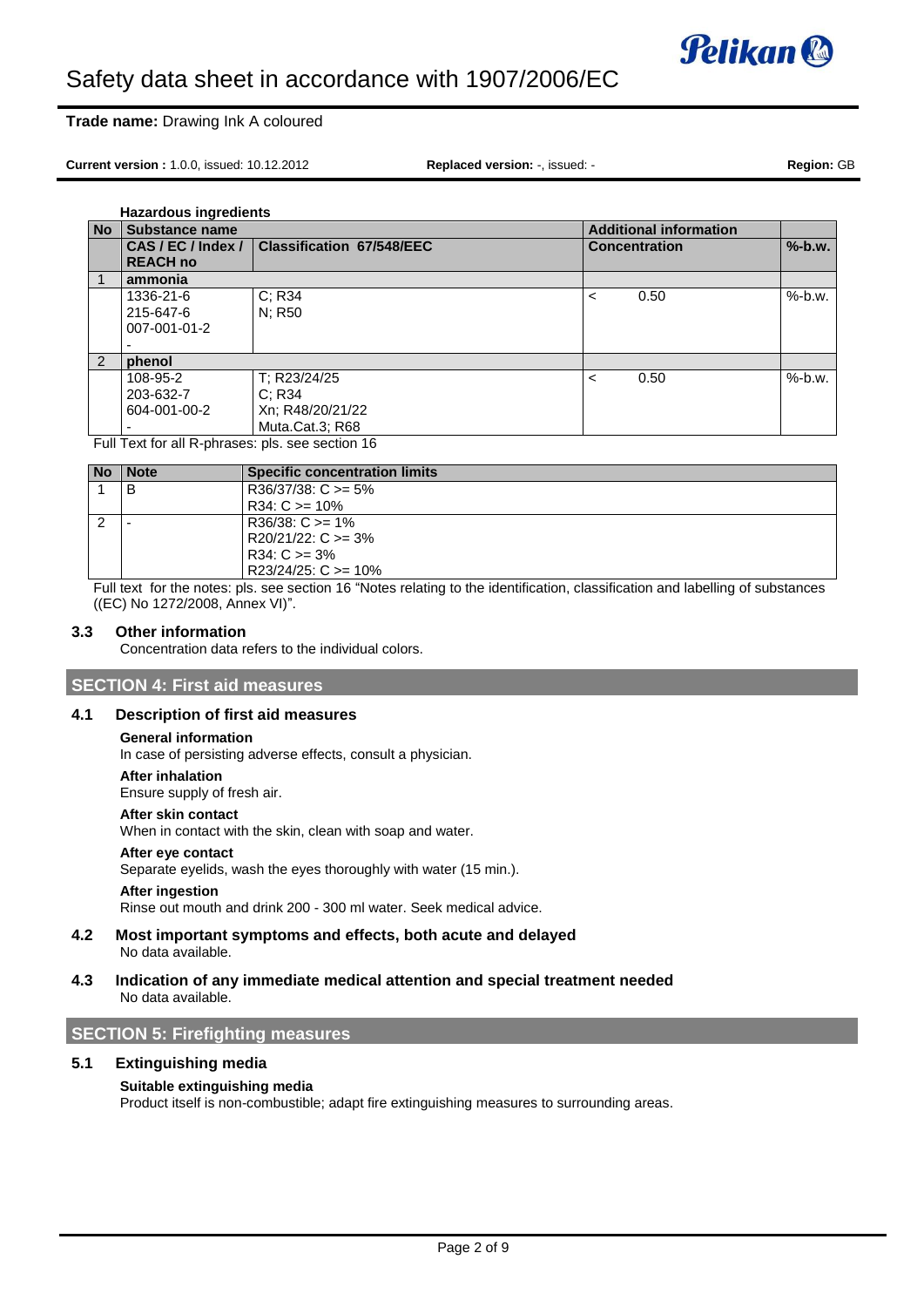

**Trade name:** Drawing Ink A coloured **Current version :** 1.0.0, issued: 10.12.2012 **Replaced version:** -, issued: - **Region:** GB **Unsuitable extinguishing media** No data available. **5.2 Special hazards arising from the substance or mixture** When exposed to high temperatures may produce hazardous decomposition products such as carbon monoxide, carbon dioxide and smoke. **5.3 Advice for firefighters** Use self-contained breathing apparatus. Wear protective clothing. **SECTION 6: Accidental release measures 6.1 Personal precautions, protective equipment and emergency procedures For non-emergency personnel** Refer to protective measures listed in sections 7 and 8. Ensure adequate ventilation. **For emergency responders** No data available. Personal protective equipment (PPE) - see Section 8. **6.2 Environmental precautions** Do not discharge into the drains/surface waters/groundwater. **6.3 Methods and material for containment and cleaning up** Take up with absorbent material (e.g., sand, kieselguhr, universal binder). Send in suitable containers for recovery or disposal. **6.4 Reference to other sections** No data available. **SECTION 7: Handling and storage 7.1 Precautions for safe handling Advice on safe handling** No special measures necessary. **General protective and hygiene measures** Keep away from foodstuffs and beverages. **Advice on protection against fire and explosion**

No special measures necessary.

#### **7.2 Conditions for safe storage, including any incompatibilities**

**Technical measures and storage conditions** Keep dry in a cool, well-ventilated place. Keep from freezing.

#### **Requirements for storage rooms and vessels** No special measures required.

#### **Advice on storage assembly** Do not store together with: Oxidizing agents

## **7.3 Specific end use(s)**

No data available.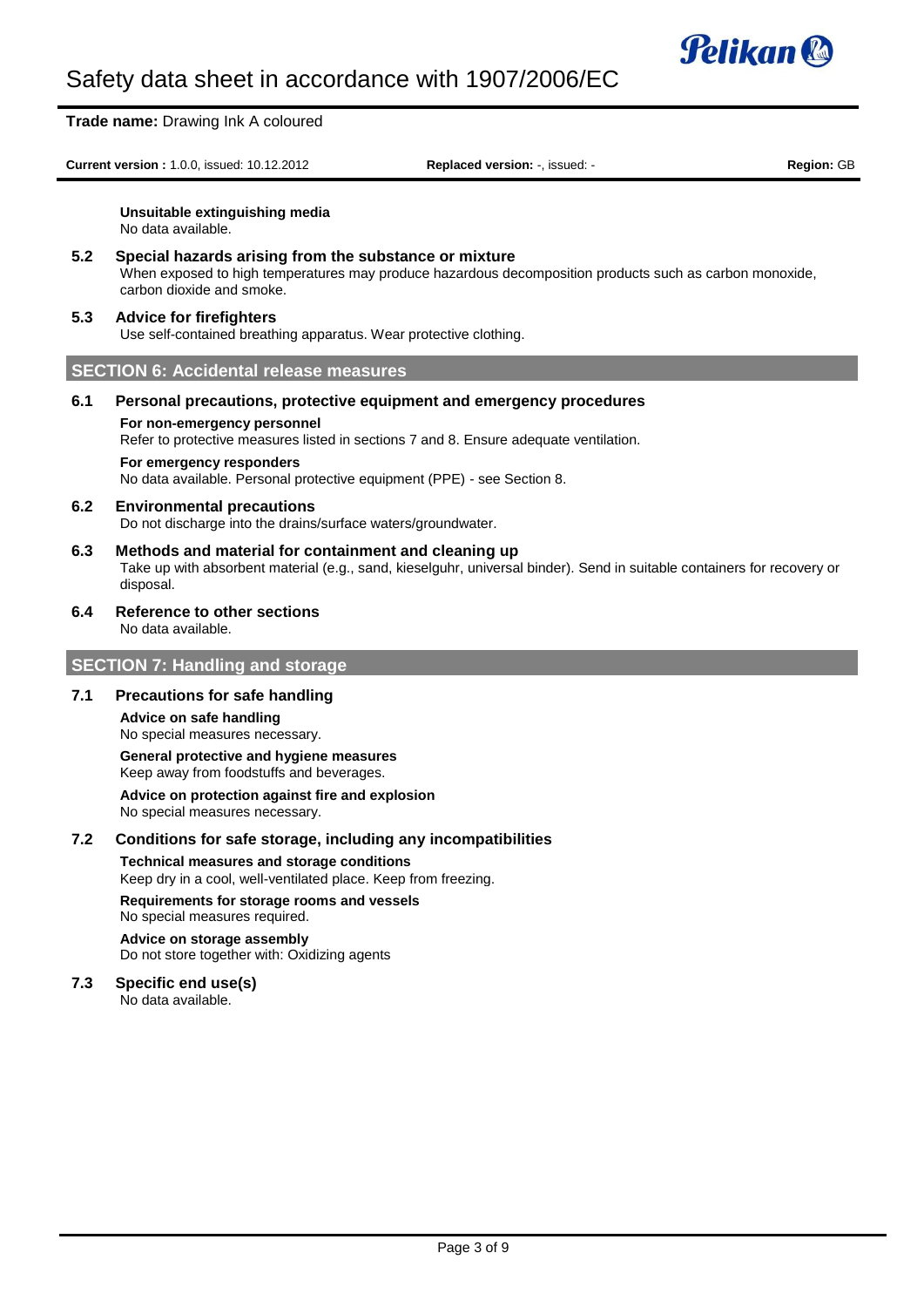

### **Trade name:** Drawing Ink A coloured

**Current version :** 1.0.0, issued: 10.12.2012 **Replaced version:** -, issued: - **Region:** GB

**SECTION 8: Exposure controls/personal protection**

#### **8.1 Control parameters**

#### **Occupational exposure limit values**

| <b>No</b>    | Substance name                                           | CAS no.        |                   | EC no.         |                   |
|--------------|----------------------------------------------------------|----------------|-------------------|----------------|-------------------|
| $\mathbf{1}$ | phenol                                                   | 108-95-2       |                   | 203-632-7      |                   |
|              | 2000/39/EWG                                              |                |                   |                |                   |
|              | Phenol                                                   |                |                   |                |                   |
|              | <b>TWA</b>                                               | 7.8            | mg/m <sup>3</sup> | 2              | ml/m <sup>3</sup> |
|              | Skin resorption / sensibilisation                        | <b>Skin</b>    |                   |                |                   |
|              | List of approved workplace exposure limits (WELs) / EH40 |                |                   |                |                   |
|              | Phenol                                                   |                |                   |                |                   |
|              | <b>STEL</b>                                              | $\overline{4}$ | ppm               | 16             | mg/m <sup>3</sup> |
|              | <b>TWA</b>                                               | $\overline{2}$ | ppm               | 7.8            | mg/m <sup>3</sup> |
|              | Skin resorption / sensibilisation                        | <b>Sk</b>      |                   |                |                   |
|              | List of approved workplace exposure limits (WELs) / EH40 |                |                   |                |                   |
|              | Phenol                                                   |                |                   |                |                   |
|              | <b>STEL</b>                                              | 39             | mg/m <sup>3</sup> |                |                   |
|              | <b>TWA</b>                                               | 20             | mg/m <sup>3</sup> | $\overline{2}$ | ml/m <sup>3</sup> |
|              | Skin resorption / sensibilisation                        | <b>Sk</b>      |                   |                |                   |

## **8.2 Exposure controls**

#### **Appropriate engineering controls**

No data available.

#### **Personal protective equipment**

#### **Respiratory protection**

Under normal working conditions no personal respiratory protection is necessary.

**Eye / face protection**

## No special measures required.

#### **Hand protection**

No special measures required.

#### **Environmental exposure controls** No data available.

## **SECTION 9: Physical and chemical properties**

#### **9.1 Information on basic physical and chemical properties**

| <b>Form/Colour</b>                   |       |                                  |             |
|--------------------------------------|-------|----------------------------------|-------------|
| liquid                               |       |                                  |             |
| product specific                     |       |                                  |             |
| <b>Odour</b>                         |       |                                  |             |
| characteristic                       |       |                                  |             |
| <b>Odour threshold</b>               |       |                                  |             |
| No data available                    |       |                                  |             |
| pH value                             |       |                                  |             |
| Value                                | 6.0   | 10.0<br>$\overline{\phantom{0}}$ |             |
| <b>Boiling point / boiling range</b> |       |                                  |             |
| Value                                | appr. | 100                              | $^{\circ}C$ |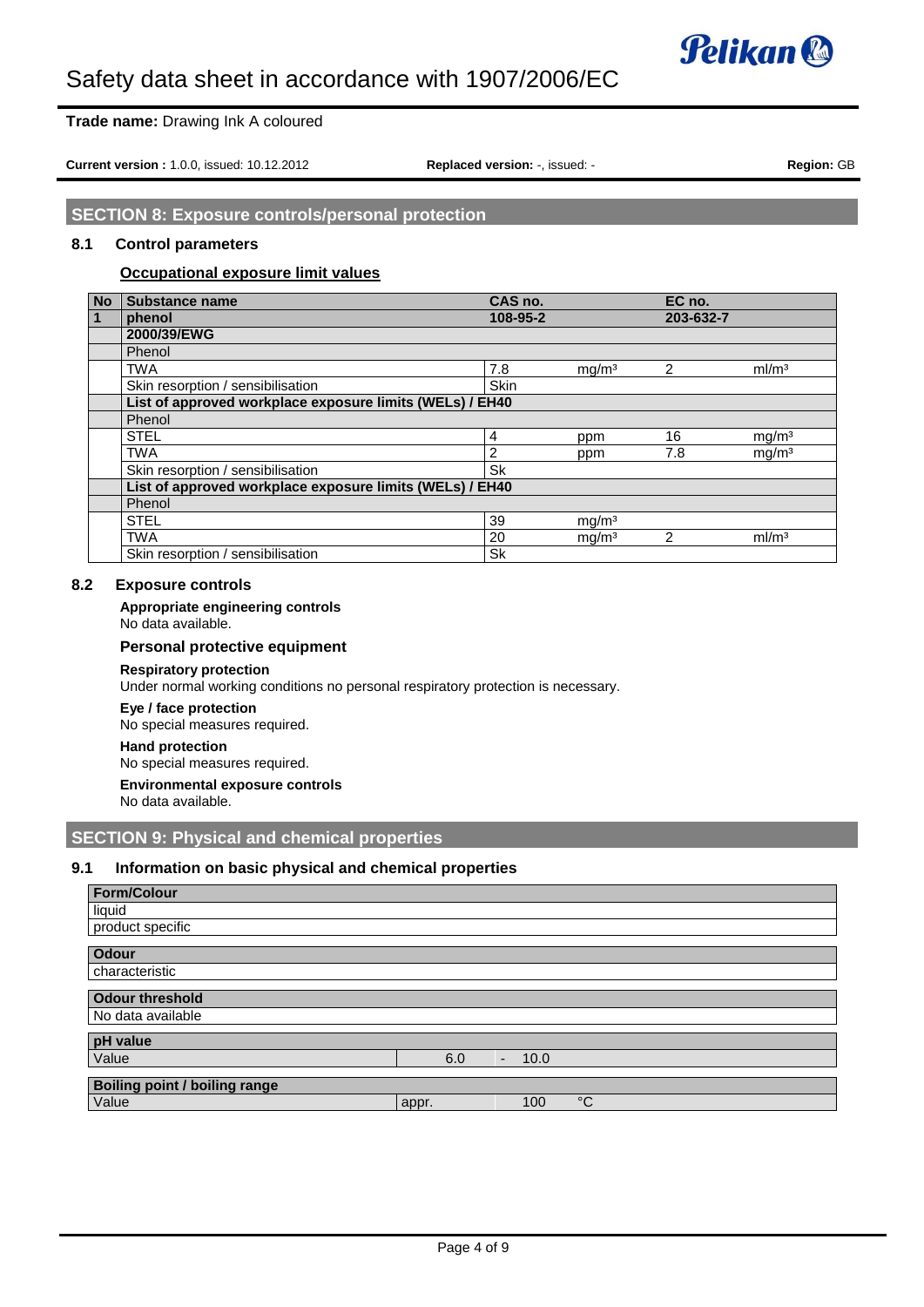

## **Trade name:** Drawing Ink A coloured

**Current version :** 1.0.0, issued: 10.12.2012 **Replaced version:** -, issued: - **Region:** GB

| No data available<br>Decomposition point / decomposition range<br>No data available<br><b>Flash point</b><br>Not applicable<br><b>Ignition temperature</b><br>Not applicable<br><b>Auto-ignition temperature</b><br>No data available<br><b>Oxidising properties</b><br>No data available<br><b>Explosive properties</b><br>No data available<br><b>Flammability (solid, gas)</b><br>No data available<br>Lower flammability or explosive limits<br>Not applicable<br><b>Upper flammability or explosive limits</b><br>Not applicable<br>Vapour pressure<br>Not applicable<br><b>Vapour density</b><br>No data available<br><b>Evaporation rate</b><br>No data available<br><b>Relative density</b><br>No data available<br><b>Density</b><br>Value<br>1.0<br>g/cm <sup>3</sup><br>appr.<br>$\rm ^{\circ}C$<br>20<br>Reference temperature<br>Solubility in water<br>Reference temperature<br>20<br>$^{\circ}C$<br>Remarks<br>soluble<br>Solubility(ies)<br>No data available<br>Partition coefficient: n-octanol/water<br>No data available<br><b>Viscosity</b><br>No data available |                               |  |  |
|---------------------------------------------------------------------------------------------------------------------------------------------------------------------------------------------------------------------------------------------------------------------------------------------------------------------------------------------------------------------------------------------------------------------------------------------------------------------------------------------------------------------------------------------------------------------------------------------------------------------------------------------------------------------------------------------------------------------------------------------------------------------------------------------------------------------------------------------------------------------------------------------------------------------------------------------------------------------------------------------------------------------------------------------------------------------------------------|-------------------------------|--|--|
|                                                                                                                                                                                                                                                                                                                                                                                                                                                                                                                                                                                                                                                                                                                                                                                                                                                                                                                                                                                                                                                                                       | Melting point / melting range |  |  |
|                                                                                                                                                                                                                                                                                                                                                                                                                                                                                                                                                                                                                                                                                                                                                                                                                                                                                                                                                                                                                                                                                       |                               |  |  |
|                                                                                                                                                                                                                                                                                                                                                                                                                                                                                                                                                                                                                                                                                                                                                                                                                                                                                                                                                                                                                                                                                       |                               |  |  |
|                                                                                                                                                                                                                                                                                                                                                                                                                                                                                                                                                                                                                                                                                                                                                                                                                                                                                                                                                                                                                                                                                       |                               |  |  |
|                                                                                                                                                                                                                                                                                                                                                                                                                                                                                                                                                                                                                                                                                                                                                                                                                                                                                                                                                                                                                                                                                       |                               |  |  |
|                                                                                                                                                                                                                                                                                                                                                                                                                                                                                                                                                                                                                                                                                                                                                                                                                                                                                                                                                                                                                                                                                       |                               |  |  |
|                                                                                                                                                                                                                                                                                                                                                                                                                                                                                                                                                                                                                                                                                                                                                                                                                                                                                                                                                                                                                                                                                       |                               |  |  |
|                                                                                                                                                                                                                                                                                                                                                                                                                                                                                                                                                                                                                                                                                                                                                                                                                                                                                                                                                                                                                                                                                       |                               |  |  |
|                                                                                                                                                                                                                                                                                                                                                                                                                                                                                                                                                                                                                                                                                                                                                                                                                                                                                                                                                                                                                                                                                       |                               |  |  |
|                                                                                                                                                                                                                                                                                                                                                                                                                                                                                                                                                                                                                                                                                                                                                                                                                                                                                                                                                                                                                                                                                       |                               |  |  |
|                                                                                                                                                                                                                                                                                                                                                                                                                                                                                                                                                                                                                                                                                                                                                                                                                                                                                                                                                                                                                                                                                       |                               |  |  |
|                                                                                                                                                                                                                                                                                                                                                                                                                                                                                                                                                                                                                                                                                                                                                                                                                                                                                                                                                                                                                                                                                       |                               |  |  |
|                                                                                                                                                                                                                                                                                                                                                                                                                                                                                                                                                                                                                                                                                                                                                                                                                                                                                                                                                                                                                                                                                       |                               |  |  |
|                                                                                                                                                                                                                                                                                                                                                                                                                                                                                                                                                                                                                                                                                                                                                                                                                                                                                                                                                                                                                                                                                       |                               |  |  |
|                                                                                                                                                                                                                                                                                                                                                                                                                                                                                                                                                                                                                                                                                                                                                                                                                                                                                                                                                                                                                                                                                       |                               |  |  |
|                                                                                                                                                                                                                                                                                                                                                                                                                                                                                                                                                                                                                                                                                                                                                                                                                                                                                                                                                                                                                                                                                       |                               |  |  |
|                                                                                                                                                                                                                                                                                                                                                                                                                                                                                                                                                                                                                                                                                                                                                                                                                                                                                                                                                                                                                                                                                       |                               |  |  |
|                                                                                                                                                                                                                                                                                                                                                                                                                                                                                                                                                                                                                                                                                                                                                                                                                                                                                                                                                                                                                                                                                       |                               |  |  |
|                                                                                                                                                                                                                                                                                                                                                                                                                                                                                                                                                                                                                                                                                                                                                                                                                                                                                                                                                                                                                                                                                       |                               |  |  |
|                                                                                                                                                                                                                                                                                                                                                                                                                                                                                                                                                                                                                                                                                                                                                                                                                                                                                                                                                                                                                                                                                       |                               |  |  |
|                                                                                                                                                                                                                                                                                                                                                                                                                                                                                                                                                                                                                                                                                                                                                                                                                                                                                                                                                                                                                                                                                       |                               |  |  |
|                                                                                                                                                                                                                                                                                                                                                                                                                                                                                                                                                                                                                                                                                                                                                                                                                                                                                                                                                                                                                                                                                       |                               |  |  |
|                                                                                                                                                                                                                                                                                                                                                                                                                                                                                                                                                                                                                                                                                                                                                                                                                                                                                                                                                                                                                                                                                       |                               |  |  |
|                                                                                                                                                                                                                                                                                                                                                                                                                                                                                                                                                                                                                                                                                                                                                                                                                                                                                                                                                                                                                                                                                       |                               |  |  |
|                                                                                                                                                                                                                                                                                                                                                                                                                                                                                                                                                                                                                                                                                                                                                                                                                                                                                                                                                                                                                                                                                       |                               |  |  |
|                                                                                                                                                                                                                                                                                                                                                                                                                                                                                                                                                                                                                                                                                                                                                                                                                                                                                                                                                                                                                                                                                       |                               |  |  |
|                                                                                                                                                                                                                                                                                                                                                                                                                                                                                                                                                                                                                                                                                                                                                                                                                                                                                                                                                                                                                                                                                       |                               |  |  |
|                                                                                                                                                                                                                                                                                                                                                                                                                                                                                                                                                                                                                                                                                                                                                                                                                                                                                                                                                                                                                                                                                       |                               |  |  |
|                                                                                                                                                                                                                                                                                                                                                                                                                                                                                                                                                                                                                                                                                                                                                                                                                                                                                                                                                                                                                                                                                       |                               |  |  |
|                                                                                                                                                                                                                                                                                                                                                                                                                                                                                                                                                                                                                                                                                                                                                                                                                                                                                                                                                                                                                                                                                       |                               |  |  |
|                                                                                                                                                                                                                                                                                                                                                                                                                                                                                                                                                                                                                                                                                                                                                                                                                                                                                                                                                                                                                                                                                       |                               |  |  |
|                                                                                                                                                                                                                                                                                                                                                                                                                                                                                                                                                                                                                                                                                                                                                                                                                                                                                                                                                                                                                                                                                       |                               |  |  |
|                                                                                                                                                                                                                                                                                                                                                                                                                                                                                                                                                                                                                                                                                                                                                                                                                                                                                                                                                                                                                                                                                       |                               |  |  |
|                                                                                                                                                                                                                                                                                                                                                                                                                                                                                                                                                                                                                                                                                                                                                                                                                                                                                                                                                                                                                                                                                       |                               |  |  |
|                                                                                                                                                                                                                                                                                                                                                                                                                                                                                                                                                                                                                                                                                                                                                                                                                                                                                                                                                                                                                                                                                       |                               |  |  |
|                                                                                                                                                                                                                                                                                                                                                                                                                                                                                                                                                                                                                                                                                                                                                                                                                                                                                                                                                                                                                                                                                       |                               |  |  |
|                                                                                                                                                                                                                                                                                                                                                                                                                                                                                                                                                                                                                                                                                                                                                                                                                                                                                                                                                                                                                                                                                       |                               |  |  |
|                                                                                                                                                                                                                                                                                                                                                                                                                                                                                                                                                                                                                                                                                                                                                                                                                                                                                                                                                                                                                                                                                       |                               |  |  |
|                                                                                                                                                                                                                                                                                                                                                                                                                                                                                                                                                                                                                                                                                                                                                                                                                                                                                                                                                                                                                                                                                       |                               |  |  |
|                                                                                                                                                                                                                                                                                                                                                                                                                                                                                                                                                                                                                                                                                                                                                                                                                                                                                                                                                                                                                                                                                       |                               |  |  |
|                                                                                                                                                                                                                                                                                                                                                                                                                                                                                                                                                                                                                                                                                                                                                                                                                                                                                                                                                                                                                                                                                       |                               |  |  |
| <b>Other information</b>                                                                                                                                                                                                                                                                                                                                                                                                                                                                                                                                                                                                                                                                                                                                                                                                                                                                                                                                                                                                                                                              | 9.2                           |  |  |

**Other information**

No data available.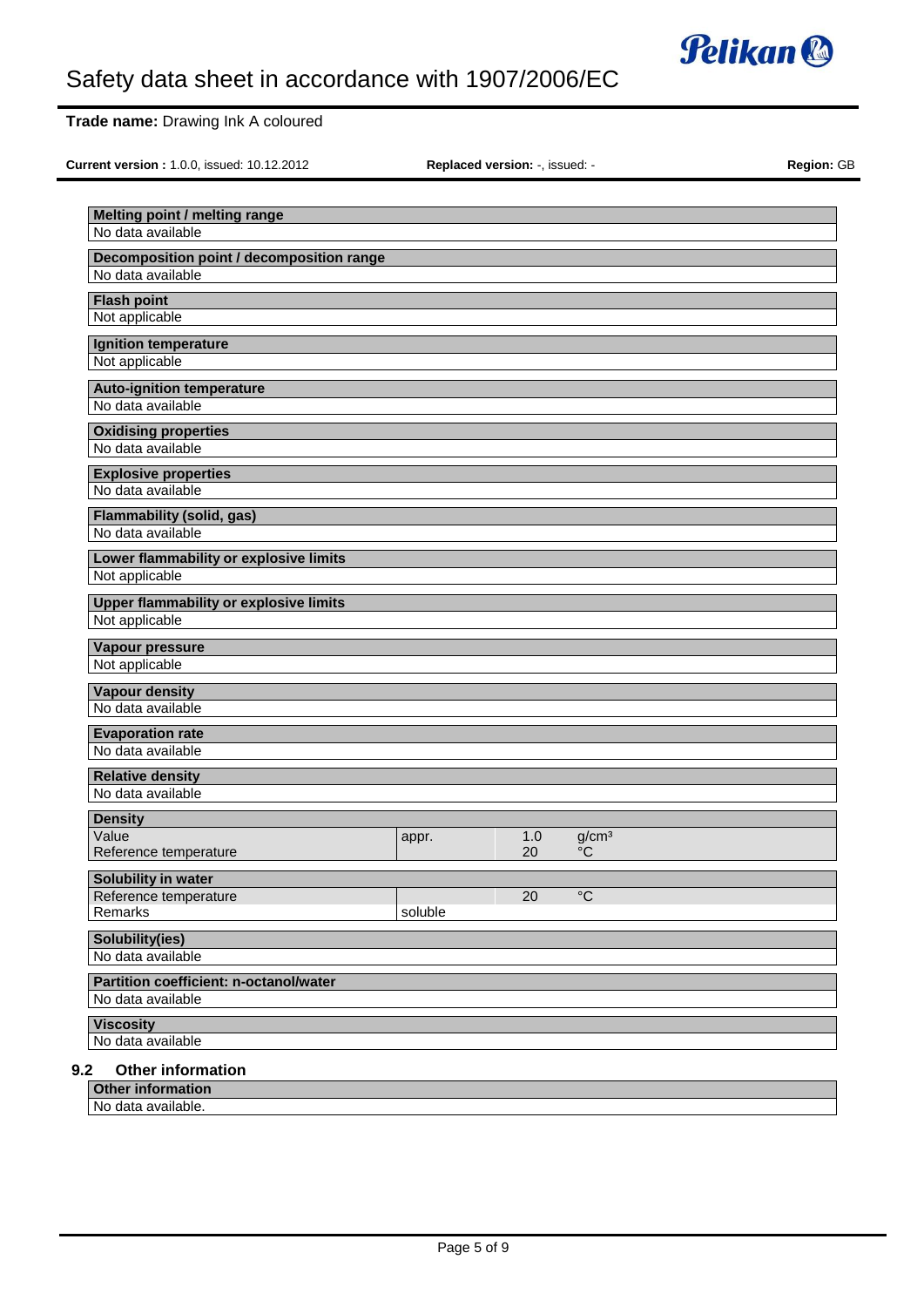

#### **Trade name:** Drawing Ink A coloured

**Current version :** 1.0.0, issued: 10.12.2012 **Replaced version:** -, issued: - **Region:** GB

## **SECTION 10: Stability and reactivity**

- **10.1 Reactivity** No data available.
- **10.2 Chemical stability** No data available.
- **10.3 Possibility of hazardous reactions** None, if handled according to order.
- **10.4 Conditions to avoid** Keep from freezing.
- **10.5 Incompatible materials** strong oxidizing agents
- **10.6 Hazardous decomposition products** No hazardous decomposition products known.

## **SECTION 11: Toxicological information**

## **11.1 Information on toxicological effects**

| <b>Acute oral toxicity</b>         |                                                |      |       |
|------------------------------------|------------------------------------------------|------|-------|
| LD50                               | $\geq$                                         | 5000 | mg/kg |
| Species                            | rat                                            |      |       |
| Method                             | Derived from the properties of its components. |      |       |
| <b>Acute dermal toxicity</b>       |                                                |      |       |
| No data available                  |                                                |      |       |
| <b>Acute inhalational toxicity</b> |                                                |      |       |
| No data available                  |                                                |      |       |
| <b>Skin corrosion/irritation</b>   |                                                |      |       |
| No data available                  |                                                |      |       |
| Serious eye damage/irritation      |                                                |      |       |
| No data available                  |                                                |      |       |
| Respiratory or skin sensitisation  |                                                |      |       |
| No data available                  |                                                |      |       |
| <b>Germ cell mutagenicity</b>      |                                                |      |       |
| No data available                  |                                                |      |       |
| <b>Reproduction toxicity</b>       |                                                |      |       |
| No data available                  |                                                |      |       |
| Carcinogenicity                    |                                                |      |       |
| No data available                  |                                                |      |       |
| <b>STOT-single exposure</b>        |                                                |      |       |
| No data available                  |                                                |      |       |
| <b>STOT-repeated exposure</b>      |                                                |      |       |
| No data available                  |                                                |      |       |
| <b>Aspiration hazard</b>           |                                                |      |       |
| No data available                  |                                                |      |       |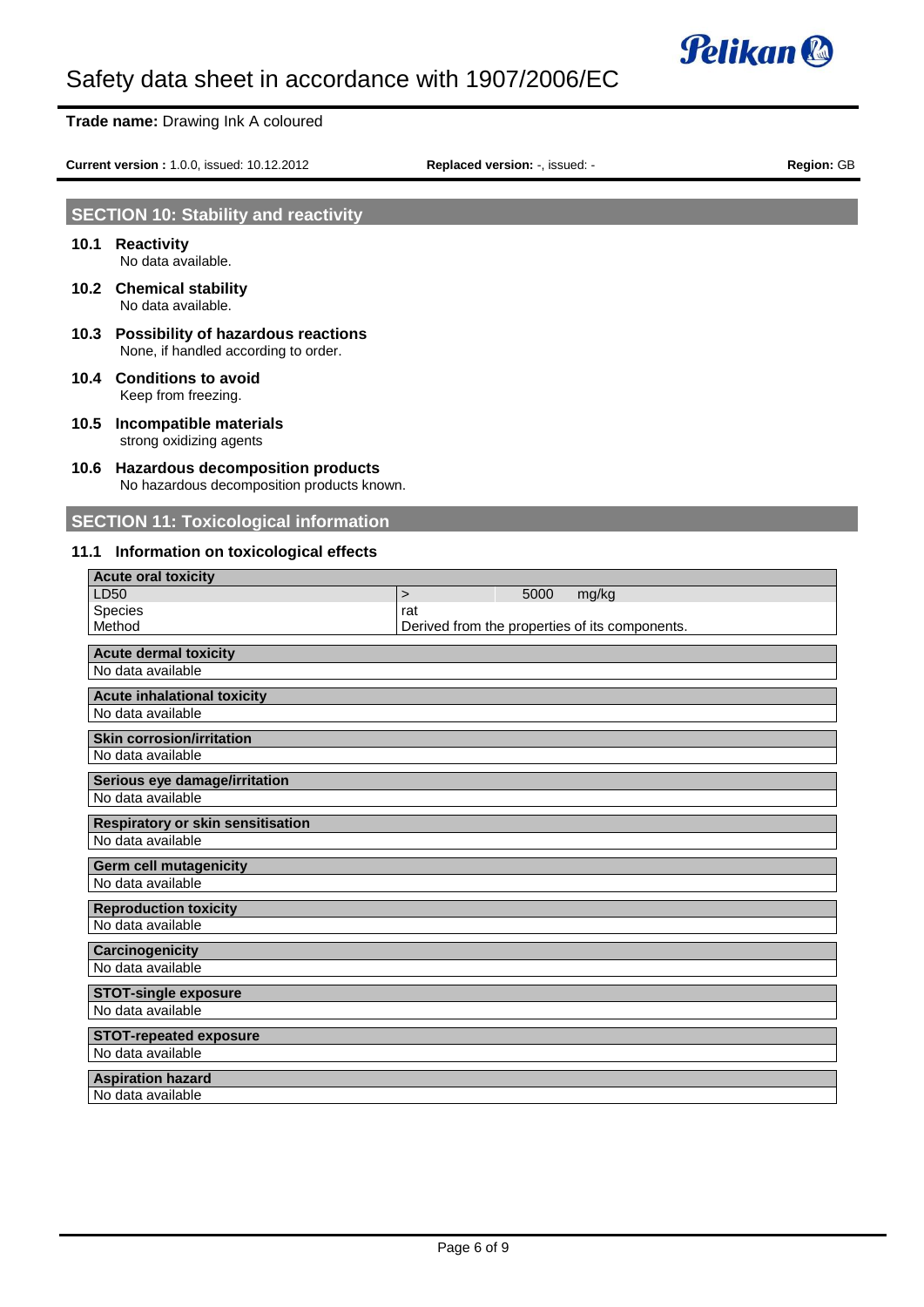

#### **Trade name:** Drawing Ink A coloured

**Current version :** 1.0.0, issued: 10.12.2012 **Replaced version:** -, issued: - **Region:** GB

## **SECTION 12: Ecological information**

#### **12.1 Toxicity**

| <b>Fish toxicity</b>     |
|--------------------------|
| No data available        |
|                          |
| <b>Daphnia toxicity</b>  |
| No data available        |
|                          |
| <b>Algae toxicity</b>    |
| No data available        |
|                          |
| <b>Bacteria toxicity</b> |
| No data available        |

#### **12.2 Persistence and degradability** No data available.

- **12.3 Bioaccumulative potential** No data available.
- **12.4 Mobility in soil** No data available.
- **12.5 Results of PBT and vPvB assessment** No data available.
- **12.6 Other adverse effects** No data available.

**12.7 Other information**

#### **Other information**

Do not discharge product unmonitored into the environment.

## **SECTION 13: Disposal considerations**

### **13.1 Waste treatment methods**

#### **Product**

Allocation of a waste code number, according to the European Waste Catalogue, should be carried out in agreement with the regional waste disposal company. Smaller quantities can be disposed with household garbage.

#### **Packaging**

Residuals must be removed from packaging and when emptied completely disposed of in accordance with the regulations for waste removal. Incompletely emptied packaging must be disposed of in the form of disposal specified by the regional disposer.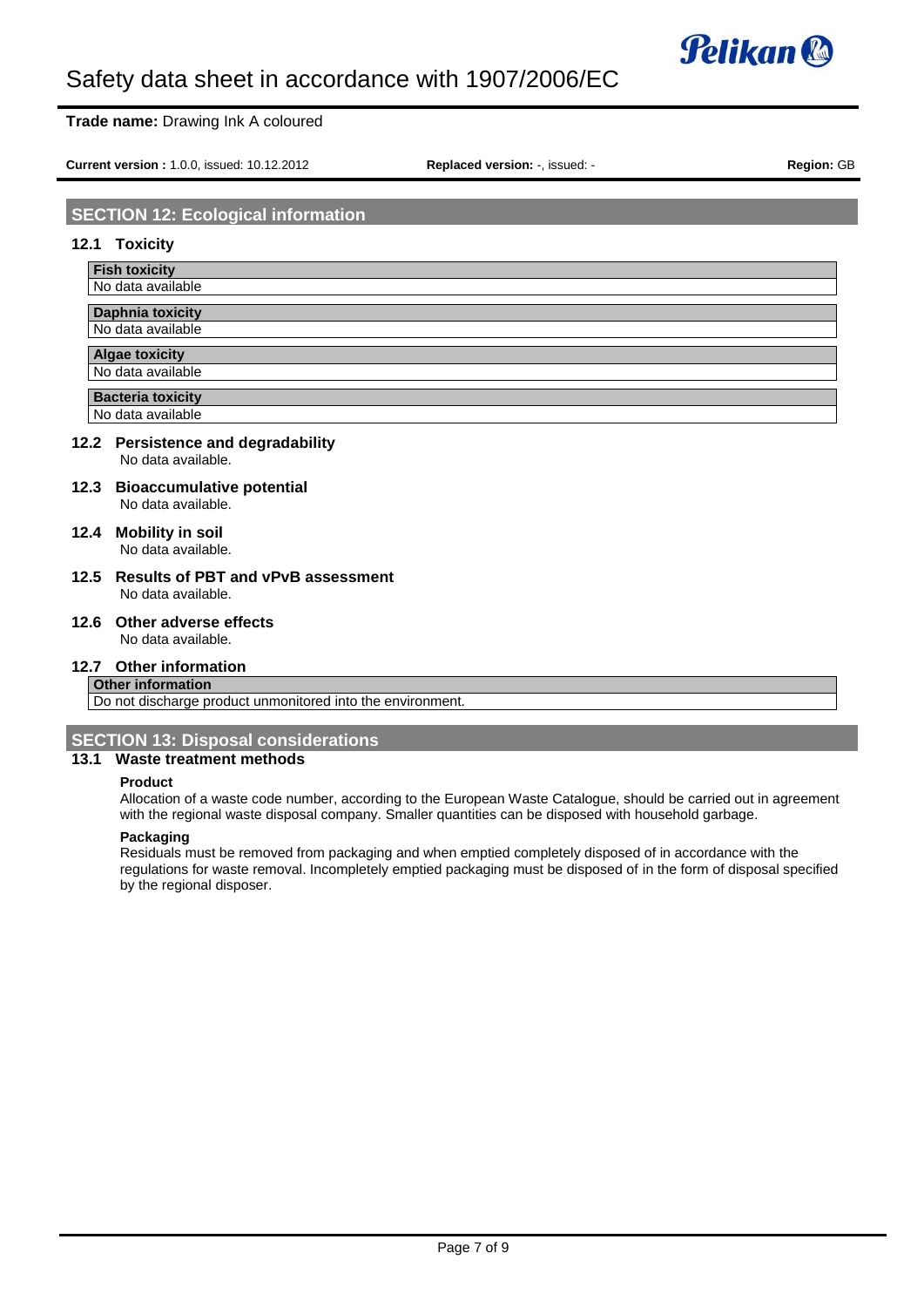

|      | Trade name: Drawing Ink A coloured                                                         |                                                                                                                                                                                                                            |            |
|------|--------------------------------------------------------------------------------------------|----------------------------------------------------------------------------------------------------------------------------------------------------------------------------------------------------------------------------|------------|
|      | Current version: 1.0.0, issued: 10.12.2012                                                 | <b>Replaced version:</b> , issued: -                                                                                                                                                                                       | Region: GB |
|      | <b>SECTION 14: Transport information</b>                                                   |                                                                                                                                                                                                                            |            |
|      | 14.1 Transport ADR/RID/ADN<br>The product is not subject to ADR/RID/ADN regulations.       |                                                                                                                                                                                                                            |            |
|      | 14.2 Transport IMDG<br>The product is not subject to IMDG regulations.                     |                                                                                                                                                                                                                            |            |
|      | 14.3 Transport ICAO-TI / IATA<br>The product is not subject to ICAO-TI / IATA regulations. |                                                                                                                                                                                                                            |            |
|      | 14.4 Other information<br>No data available.                                               |                                                                                                                                                                                                                            |            |
|      | 14.5 Environmental hazards                                                                 | Information on environmental hazards, if relevant, pls. see 14.1 - 14.3.                                                                                                                                                   |            |
|      | 14.6 Special precautions for user<br>No data available.                                    |                                                                                                                                                                                                                            |            |
|      | Not relevant                                                                               | 14.7 Transport in bulk according to Annex II of MARPOL 73/78 and the IBC Code                                                                                                                                              |            |
|      | <b>SECTION 15: Regulatory information</b>                                                  |                                                                                                                                                                                                                            |            |
| 15.1 |                                                                                            | Safety, health and environmental regulations/legislation specific for the substance or mixture                                                                                                                             |            |
|      | <b>EU</b> regulations                                                                      |                                                                                                                                                                                                                            |            |
|      | solvents (VOC Directive)                                                                   | Directive 1999/13/EC on the limitation of emissions of volatile organic compounds due to the use of organic                                                                                                                |            |
|      | VOC content<br>0<br><b>Restriction of occupation</b>                                       | %                                                                                                                                                                                                                          |            |
|      |                                                                                            | Adhere to the national sanitary and occupational safety regulations when using this product.                                                                                                                               |            |
|      | Remarks                                                                                    | Council Directive 96/82/EC on the control of major-accident hazards involving dangerous substances<br>Annex I, part $1 + 2$ : not mentioned. With regard to possibly appropriate<br>decomposition products see Chapter 10. |            |
|      | 15.2 Chemical safety assessment<br>No data available.                                      |                                                                                                                                                                                                                            |            |
|      | <b>SECTION 16: Other information</b>                                                       |                                                                                                                                                                                                                            |            |
|      | <b>Further information</b><br>Not to be used by children.<br>Not to be used for tattooing. |                                                                                                                                                                                                                            |            |

#### **Sources of key data used to compile the data sheet:**

EC Directive 67/548/EC resp. 1999/45/EC as amended in each case. Regulation (EC) No 1907/2006 (REACH), 1272/2008 (CLP) as amended in each case. EC Directives 2000/39/EC, 2006/15/EC, 2009/161/EC National Threshold Limit Values of the corresponding countries as amended in each case. Transport regulations according to ADR, RID, IMDG, IATA as amended in each case. The data sources used to determine physical, toxic and ecotoxic data, are indicated directly in the corresponding chapter.